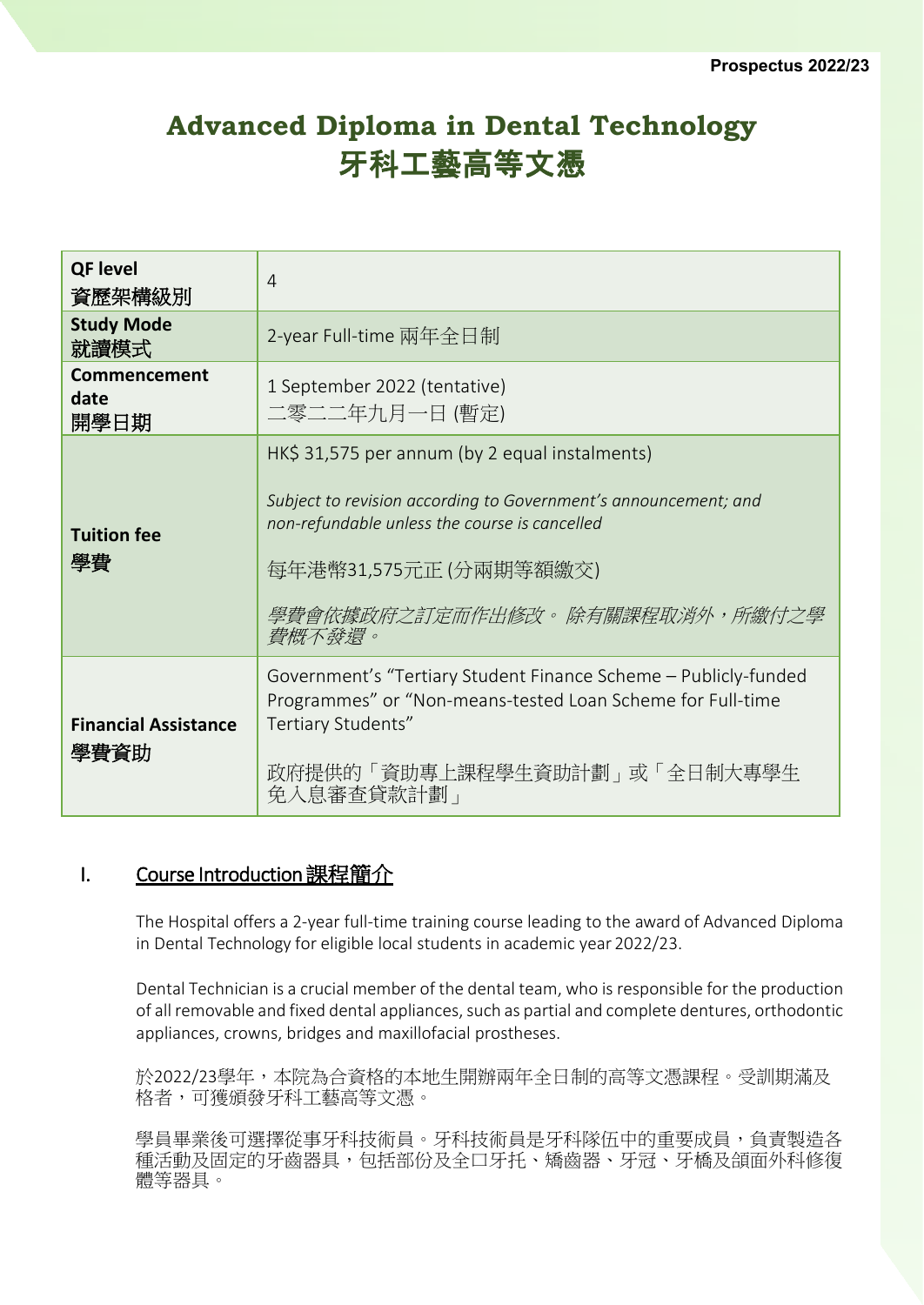### II. Learning Outcomes 學習成果

Upon completion of the course, students should be able to:

- (1) Inform and explain to the dentists about the selection of materials and laboratory procedures for constructing the required dental appliances;
- (2) Select appropriate dental technology techniques and suitable materials, according to dentists' prescription in constructing dental appliances/ dental accessories;and
- (3) Apply the general principles and laboratory procedures in making simple dental appliances with dental implantology and CAD/CAM technology respectively.

完成課程後, 學員應:

- (1) 能向牙科醫生解說製造所需牙具的適當物料及配製程序;
- (2) 能根據牙科醫生的要求, 選擇合適的牙科工藝技術及物料製造牙具/ 牙科配件; 及
- (3) 能應用一般原理和配製程序,並分別利用植齒學和電腦輔助設計及製 造(CAD/CAM)技術,製造簡單牙具。

### III. Qualities of a Dental Technician 牙科技術員應有的特質

- (1) With skilful hands 具備靈巧的雙手
- (2) Good colour and depth perception 對顏色和深度具備較強的分辨能力
- (3) With high patience 具備高耐性
- (4) Highly focused 具備高專注力
- (5) Reliable 可靠
- (6) With good communication skills 具備良好溝通技巧

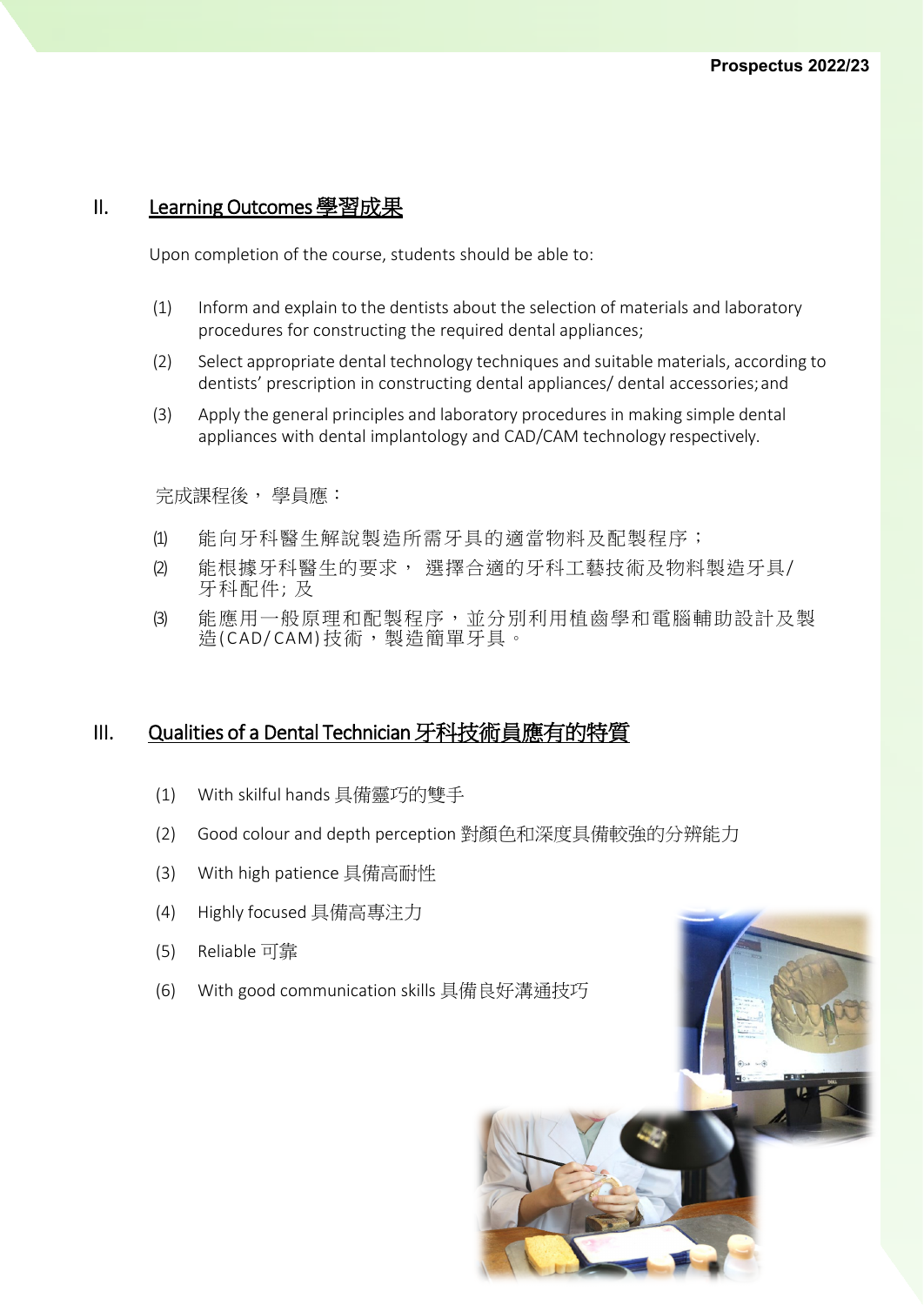# IV. Course Structure 課程結構

The course covers the following content:

- (1) Generic Skill Units
- 

### (2) Supporting Units

- Dental Materials
- Basic Science for Dental Technology
- Dental Anatomy andPhysiology
- Dental Morphology and Carving

#### (3) Technical Units

- Single Arch Complete DentureProsthetics
- Full Mouth Complete Denture Prosthetics
- Acrylic Partial Denture Prosthetics
- Tooth Borne Partial Denture Prosthetics
- Removable Passive OrthodonticAppliances
- Removable Active OrthodonticAppliances
- Metal Crowns
- Ceramo-metallic Crowns
- English Communication Skills
	- Basic Dental Technology Techniques
	- Science of Dental Technology
	- General Dental Study
	- Occlusion
	- Comprehensive Complete Denture Prosthetics
	- Tooth and Mucosa Borne Partial Denture Prosthetics
	- Fixed Orthodontic Appliances
	- Functional Orthodontic Appliances
	- Full Ceramic Crowns
	- Fixed Bridges
	- Implantology in Dental Technology
	- CAD/CAM in Dental Technology

#### (4) Elective Unit (Select one)

- Advanced Denture Prosthetics
- Advanced Orthodontic Technology
- Advanced Conservation Technology

#### (5) Practicum

Note: Units (including Elective Units) offered in each semester are subject to timetabling and resources available.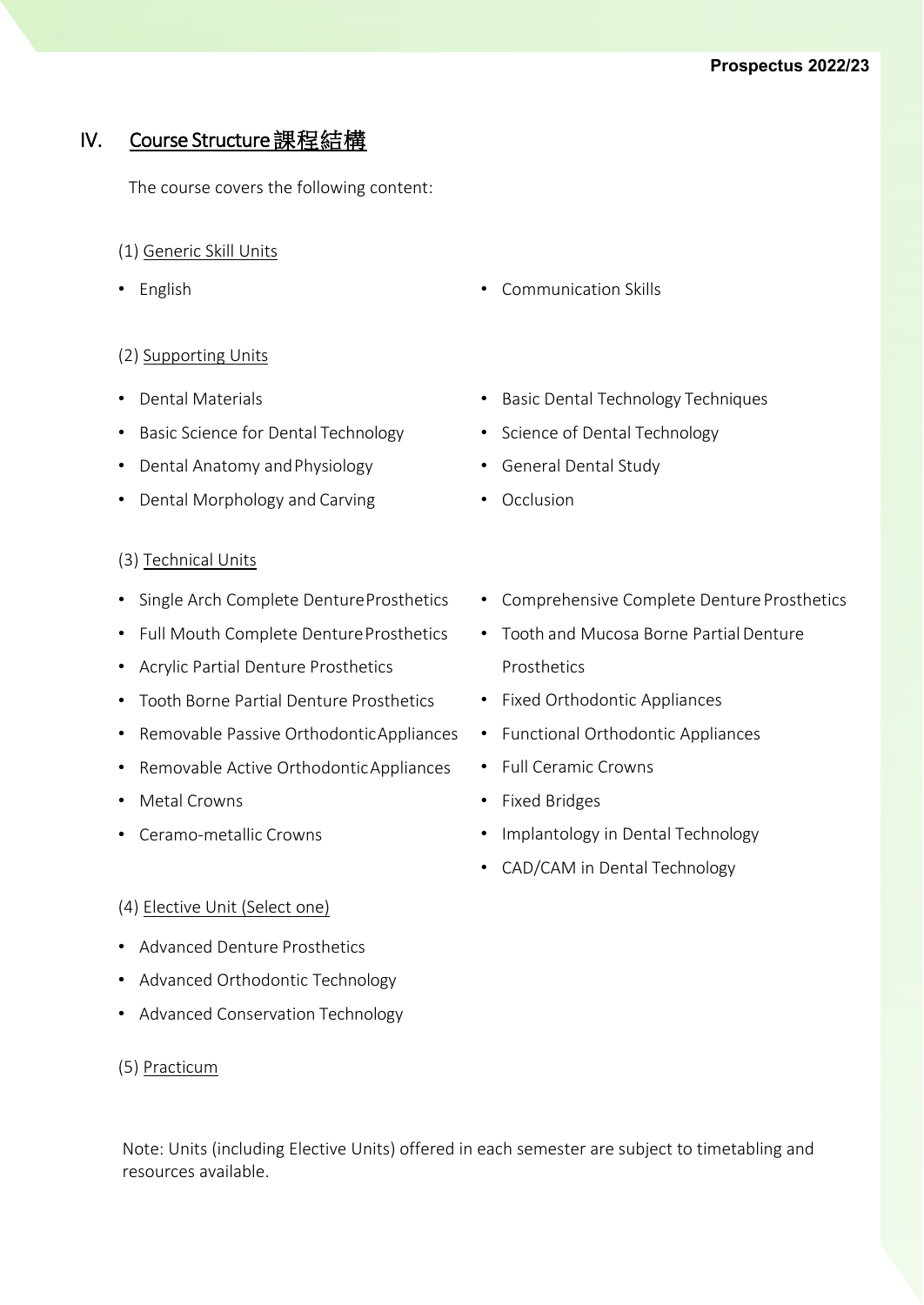課程内容包括:

#### ( 1 ) 通 用 技 能 單 元

#### ( 2 ) 輔 助 單 元

- 牙科物料學
- 基礎牙科工藝科學
- 牙科解剖及生理學
- 牙齒形態學及雕刻

( 3 ) 技 術 性 單 元

- 單頜全口義齒學
- 雙頜全口義齒學
- 塑料部份義齒學
- 牙齒支承部份義齒學
- 活動式被動矯齒器具
- 活動式主動矯齒器具
- 金屬牙冠
- 陶瓷金屬牙冠
- 英語 溝通技巧
	- 基礎牙科工藝技術
	- 牙科工藝科學
	- 牙科通識教育
	- 咬合學
	- 綜合性全口義齒學
	- 牙齒及粘膜共支承部份義齒學
	- 固定矯齒器具
	- 功能性矯齒器具
	- 全瓷牙冠
	- 固定牙橋
	- 牙科工藝植齒學
	- 牙科工藝電腦輔助設計及製造

(4) 選 修 單 元 (選 修 其 中 一 個 單 元)

- 高級假牙工藝學
- 高級矯齒科工藝學
- 高級保存齒科工藝學

( 5 ) 真 實 個 案 實 習

註: 每個學期開設的單元(包括選修單元)均會根據屆時教學時間表及可用資源而定。